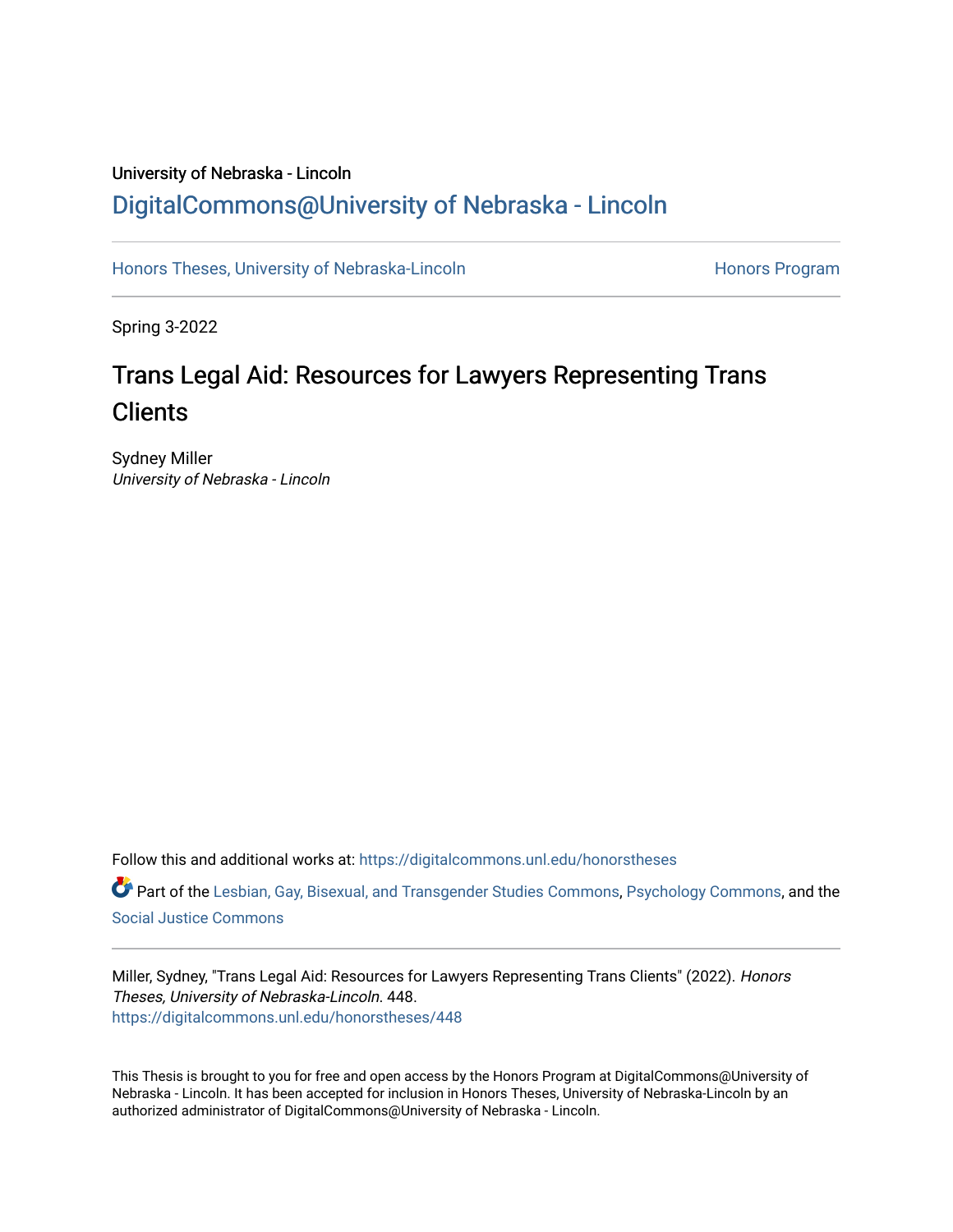Written Explanation/Reflection

An Undergraduate Honors Thesis Submitted in Partial fulfillment of University Honors Program Requirements University of Nebraska-Lincoln

> by Sydney Miller, BA Psychology College of Arts & Sciences

> > 14 March, 2022

 Faculty Mentors: Ashley Votruba, J.D., Psychology Rosemarie Holz, P.hD, Women's and Gender Studies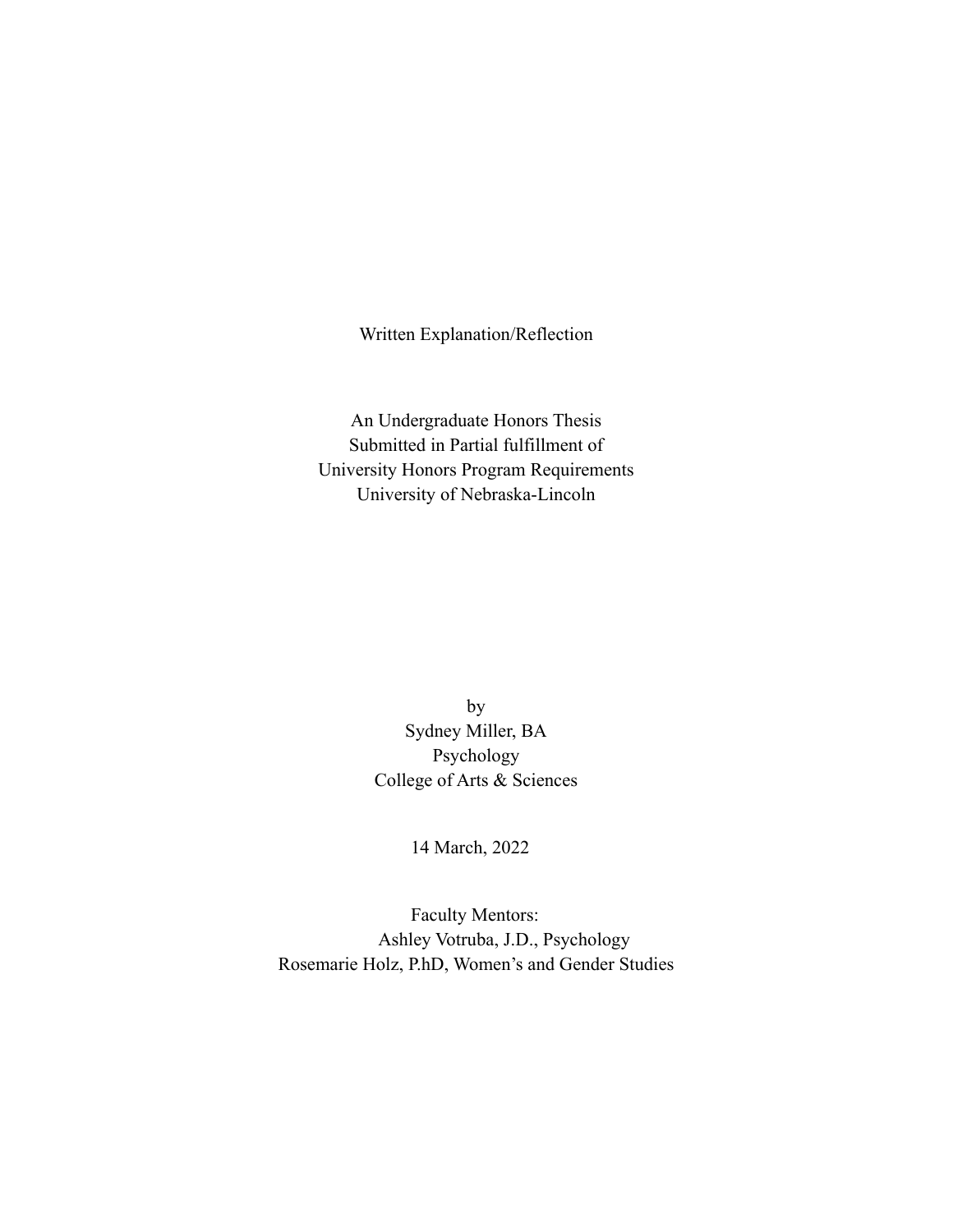#### Abstract

This project covers important information about transgender Americans and their relationship with the legal system. The website reviews a timeline of important federal and state court cases that clarify or have an impact on transgender rights. The site also covers important facts about medical and employment discrimination laws, including resources, precedents and arguments for lawyers to use to secure a medical transition treatment or file an employment discrimination lawsuit. Finally, the site provides a variety of other resources about state laws and other psychological journals that discuss transgender issues.

*Keywords*: transgender legal rights, American law, psychology of transgender people, medical transitioning, employment discrimination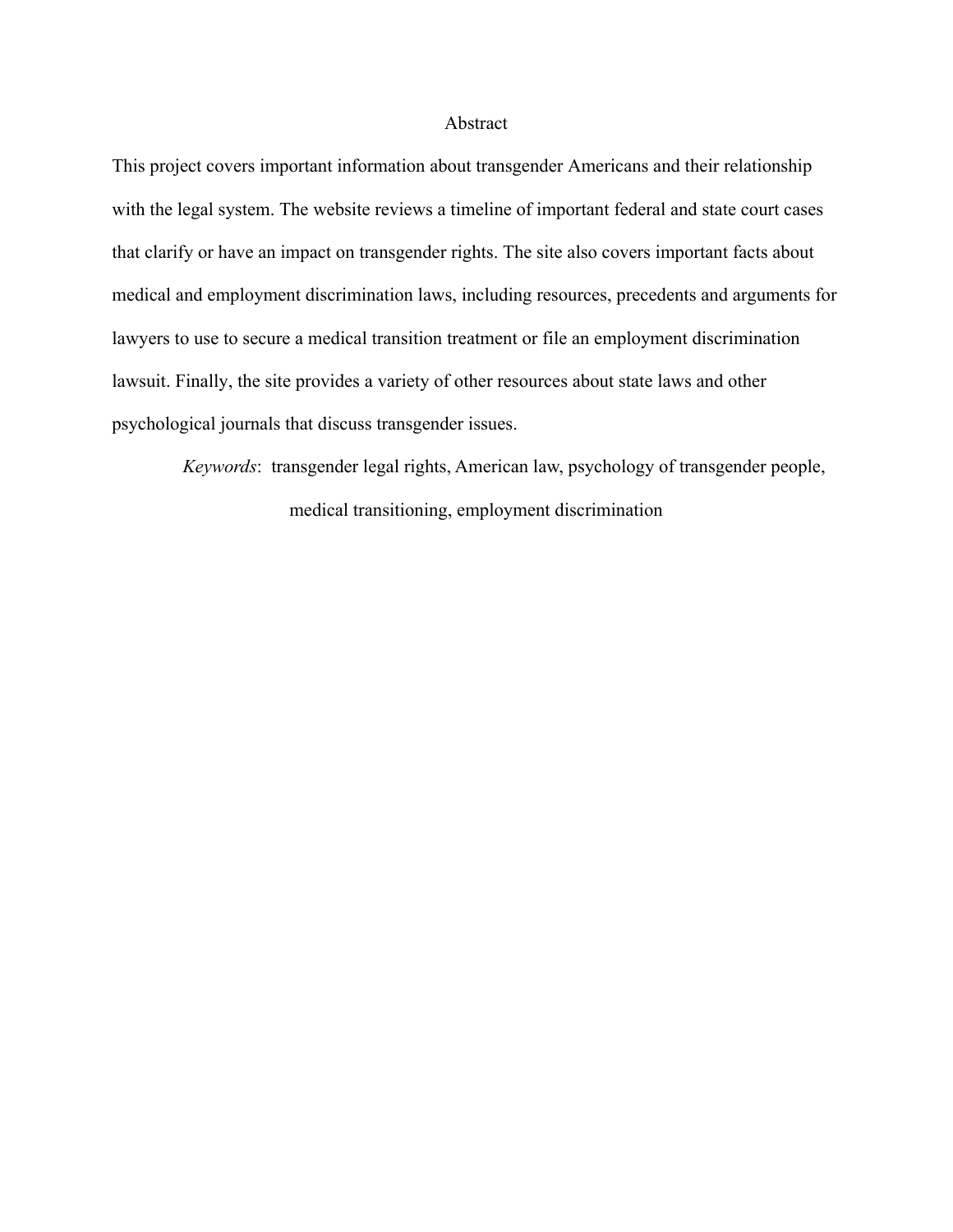### Written Explanation/Reflection

For my senior honors thesis, I created a website (translegalaid.net) that compiles information about laws as they pertain to transgender people in a way that will be beneficial to lawyers representing transgender clients. As a trans person and aspiring lawyer, this project is very important to me. Throughout my time at the University of Nebraska-Lincoln, the parts pf my education I've enjoyed the most were the classes and projects that allowed me to look at issues through a lens of intersectionality. From my freshman honors seminar about gender and the law in America to my course about the history of sexuality, I've learned a great deal about the history of women and queer people when it comes to the law. I've researched and written papers on the psychological impacts of being assigned to a prison that does not align with one's gender identity and the dark history of forced sterilization of Latina women in California.

Something I've noticed while writing these papers and participating in these courses, as well as my own outside research, is how little historical and legal research there is concerning the transgender population of America. As an aspiring lawyer who will be starting at the University of Colorado Law in the fall, I knew I wanted my final project for my undergraduate education to be just as intersectional as the other projects I've completed during my time here. So I put together this website that lawyers can use when working with transgender people in hopes that I can fill in some gaps in information or point people toward more information on the subject.

I believe it is fairly obvious why this project is needed, but in case it is not, I will explain more. As I explain on my website, transgender Americans have the least legally protected rights of any group of people in this country. Trans people are under attack in a multitude of states. In Texas, Arkansas and Idaho, there are laws which are being written, passed, or are already in law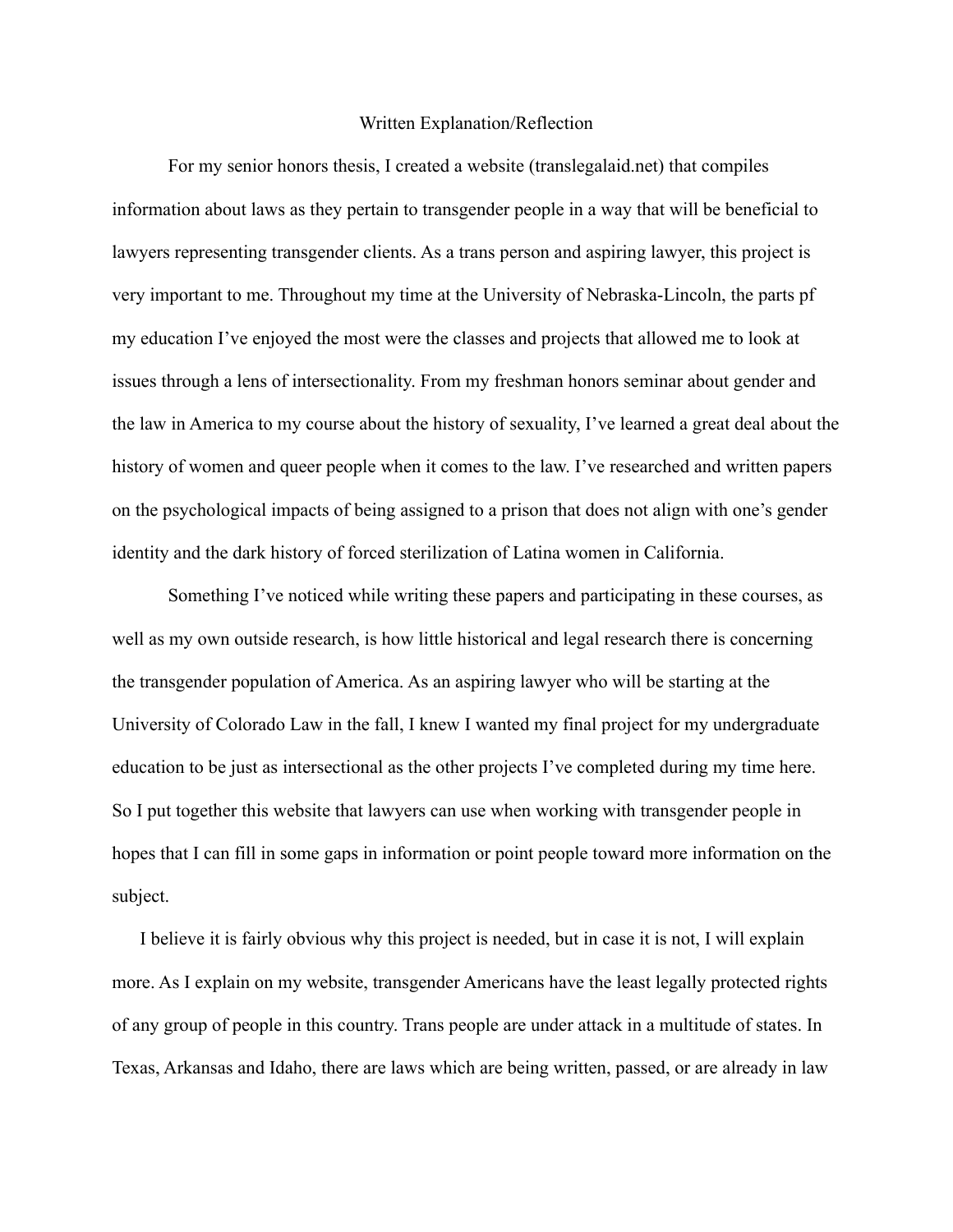that prevent trans children from receiving gender-affirming medical care. There are no landmark court cases that set a precent about this issue. Though not all transgender individuals will choose to undergo medical treatment, early access to puberty blockers or hormones can have a huge impact in a trans child's life. A lawyer who is willing to take on these challenges and help ensure that child can live their life in a body they want will be much better prepared in court if they understand the motivations and research behind transgender youth transitioning treatments, which is the work my project collects and presents for them. Transgender children's rights are also under attack in Illinois and Iowa, as "biology" is used as an excuse to exclude transgender girls from sports while at the same time the government is withholding access to "biological" treatments for trans children.

A similar strain of logic applies to my other main focus, workplace harassment and discrimination. Unlike medical issues, there are multiple Supreme Court cases that explicitly protect queer people from being fired or discriminated against on account of their sexuality or gender identity, but these cases are overseen by the Equal Employment Opportunity Commission, a federal commission, that often does not have time to process and follow up on harassment or discrimination claims. Part of the issue is that the EEOC is responsible for all workplace discrimination cases, and after the Civil Rights Act of 1964, their responsibility grew as their employment numbers remained stagnant. It can take months for a complaint file to even be considered, and there is no promise of monetary relief. This is where independent civil lawyers can come in. Since the EEOC isn't always able to pick up these discrimination cases, individual lawyers have an opportunity to make a significant impact on an individual's life by litigating for compensary damages such as front pay, back pay, lost benefits and even emotional distress or punitive damages on behalf of their transgender client.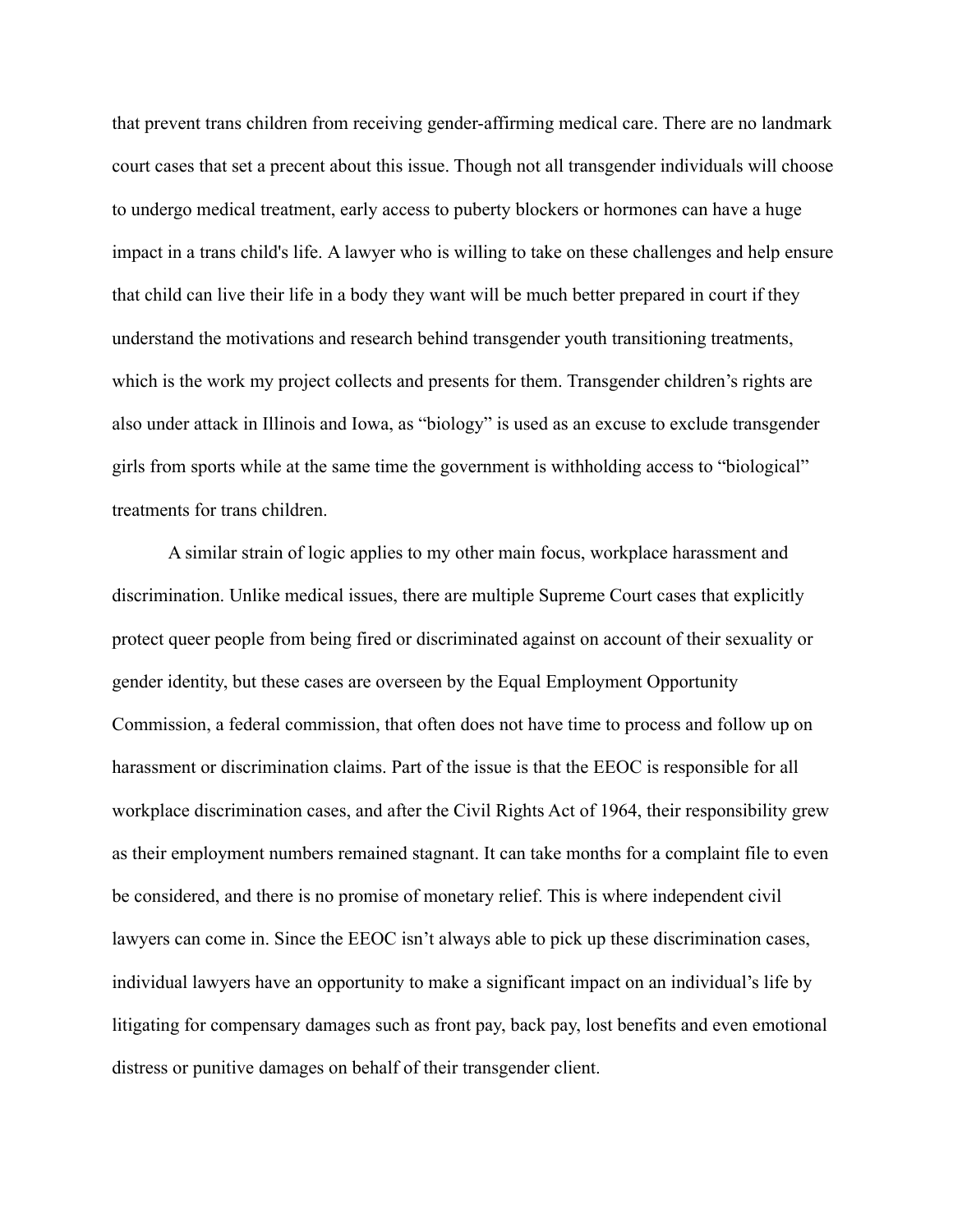My website obviously cannot provide a comprehensive overview of everything related to transgender people and the law. However, I believe this project has provided readers, hopefully future lawyers, with valuable insights in regard to medical care and employment discrimination when it comes to transgender people.

Some of the biggest challenges I faced when completing this project had to do with lack of resources. Even though part of the inspiration for this website came from the laws being passed in states like Texas that limit transgender people's rights, trans people and the law aren't thought about all that often in academic literature. In fact, when I was researching information about employment discrimination, the majority of the studies I found had to do with "LGBT" workers, but all the data was actually from cis queer people.

Another issue I ran into was the fact that my faculty advisors did not have any experience with an applied project thesis, so it was difficult to set guidelines and standards to adhere to as I progressed in my project. It was also difficult and confusing to navigate the College of Arts & Sciences' guidelines compared to the honors programs' guidelines. I regularly received emails with deadline updates and information and forms attached that provided me with what I needed to be doing, but since I had no similar direction from the honors department, I worried that I may have been going in the wrong direction with my project. However, as a writing consultant at the Writing Center and senior opinion editor of the Daily Nebraskan, I didn't really have time to try and make two different projects to cater to each of these institution's needs; I just had to hope that what I did held up to the honors program's standards.

However, I did learn a great deal from this project, and I am grateful for this opportunity to do research into an area that needed more attention. The fact that I was applying to law schools in the fall gave me the motivation to get started with a lot of the research and initial planning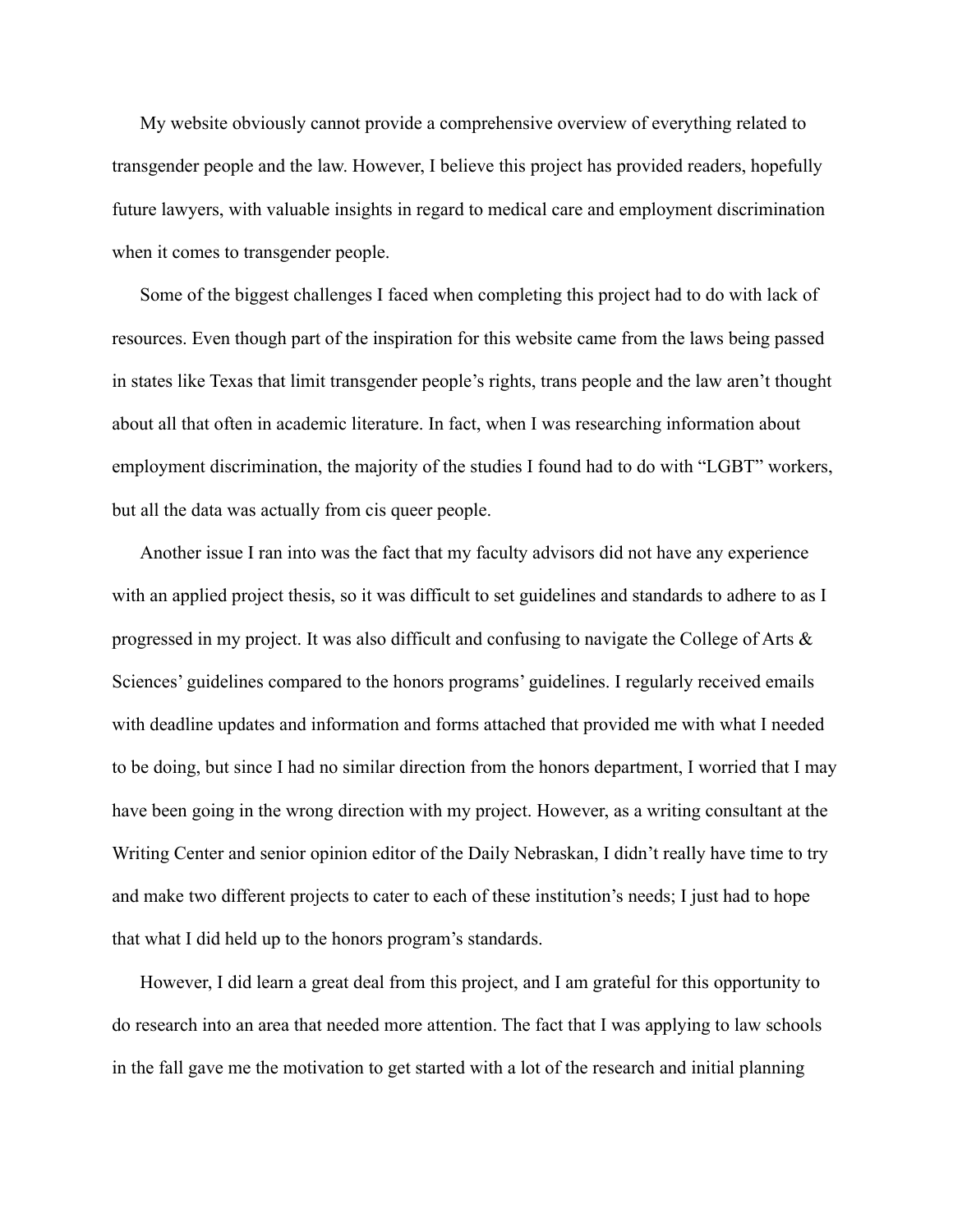during the summer. Being able to have a plethora of knowledge about the previous research made it easier to talk about the project in my application essays and interviews, and it has helped me be more informed about current events as it pertains to laws being introduced or passed about transgender children.

The most difficult part of my project was assembling my information together into a website. I don't have much skill with web design, but I wanted my project to be a website because that would be the most accessible to future lawyers and easiest to disseminate. To that end, I had to do a lot of pre planning about how I wanted to present my information on the website. Then I had to make sure that the formatting lined up, and even though I used some templates, the formatting got messed up when I copy and pasted my text, so I ended up having to type in all of the information directly into the website.

After I put all the information in, I had to fiddle around and make sure it was all easy to read. I had to ask a lot of my coworkers if things were looking okay, and my advisors didn't have much experience in graphic design, so they were unsure how to help. I ended up spending a more significant amount of time making it look presentable than I expected I would, and that made it so that I didn't feasibly have the time to expand on a couple of the topics I initially wanted to expand on like housing discrimination and more background on the psychological vulnerabilities of transgender people, how they're more likely to have mental illnesses and addiction issues. I wanted to take this information about vulnerabilities and use it as another page that explains specifically to prosecutors who are prosecuting trans defendants, to make it more clear to these prosecutors that they should treat trans defendants with care and compassion. However, I ultimately decided that I wanted to focus my time on resources for lawyers who were actively looking to help transgender clients, rather than targeting it toward people who do need to learn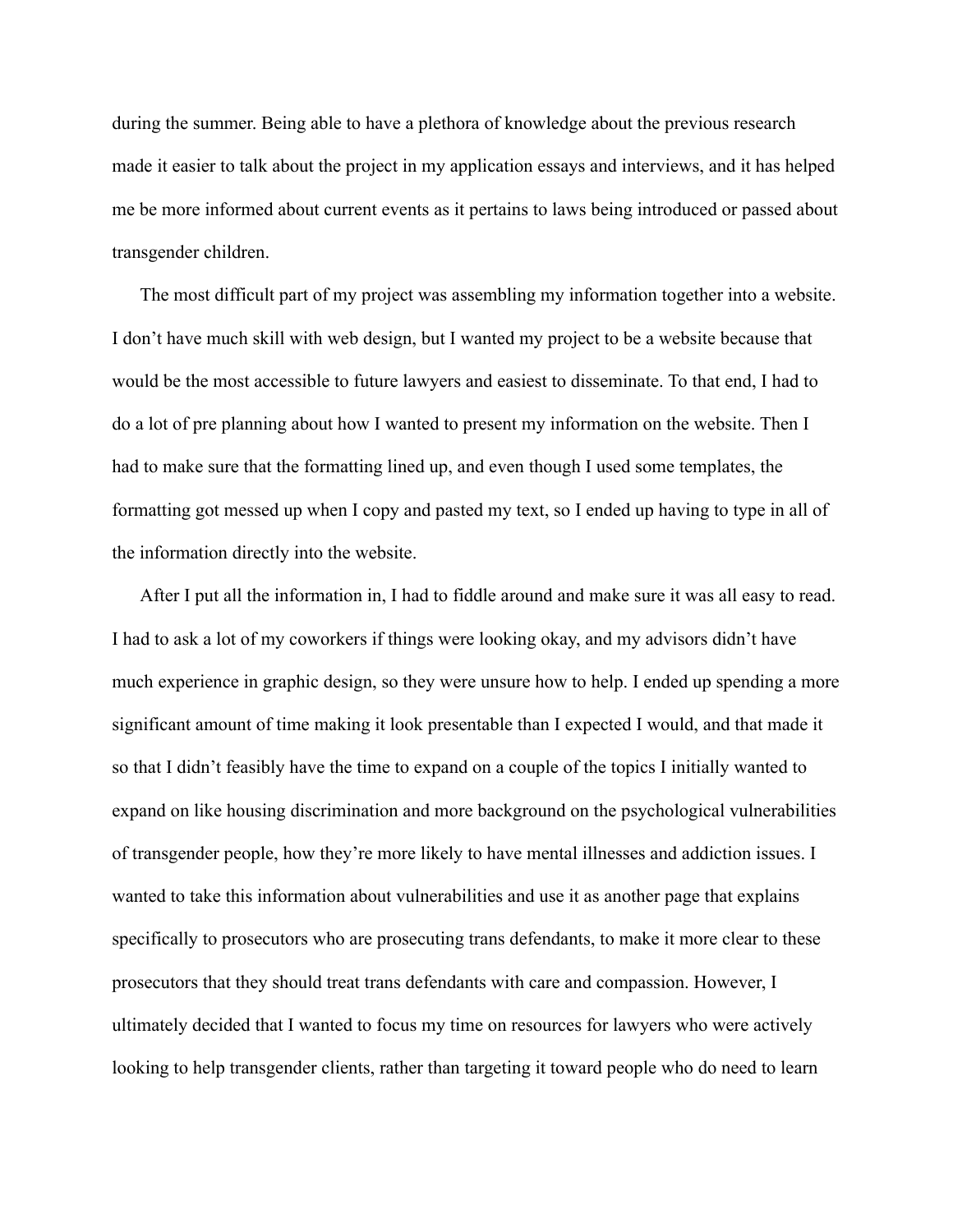this information, but are less likely to seek it out on their own, or be researching topics that will lead them to my site.

After I had put all my information in my website, I reviewed it and decided to make some major changes to the layout, which took several weeks to complete. Then, I decided that the website would look better if it consisted of mostly bullet points and I attached a longer written document about specific advice and information about trans-specific medical care as well as employment discrimination. When I presented this information to my advisors, they liked everything I had, but one of them suggested that I make the psychological side of transgender identity a larger point in the website (i.e., saying that I should talk about the psychological diagnoses that trans people need to access medical care, and reinforcing the idea that transgender identities are validated by the American Psychological Association). Though I know their main inspiration for this was to bring more psychology into my project, I have a personal objection to listing psychology facts to validate trans identities, so I told them I would not be able to do that. Thankfully, my advisors understood, and did not press this point further.

All in all, I feel very proud of the work I've done on this project, and though it was hard, I'm glad that the Honors program gave me this opportunity to make something that has so much potential to help people and start a conversation about extremely important and timely issues in our justice system today.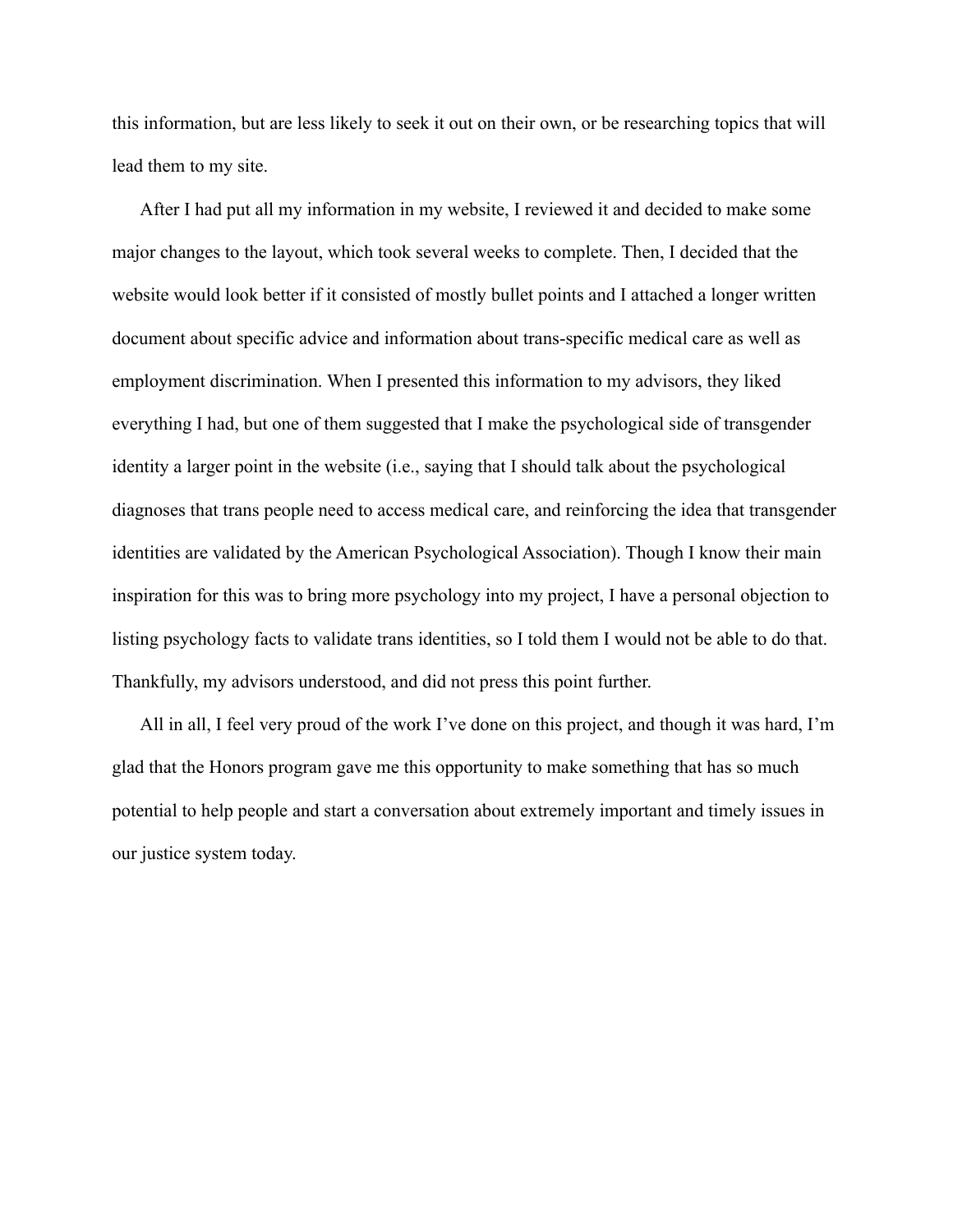#### References

- Baboolall, D., Greenberg, S., Obeid, M., & Zucker, J. (2021). Being transgender at work. *McKinsey Quarterly, 4*.
- Bostock v. Clayton County, 17-1618 (The Supreme Court June 15, 2020).
- Burns, C., & Krehely, J. (2011). Gay and transgender people face high rates of workplace discrimination and harassment: Data demonstrate need for federal law. *LGBT Research and Communications Project*.
- Clark, B. A., & Virani, A. (2021). "This wasn't a split second desicion": An empirical ethical analysis of transgender youth capacity, rights, and authority to consent to horomone therapy. *Journal of Bioethical Inquiry, 18*, 151-164.
- Colizzi, M., Costa, R., Pace, V., & Todarello, O. (2013). Hormonal treatment reduces psychobiological distress in gender identity disorder, independently of the attachment style. *Journal of Sexual Medicine, 10*(12), 3049-3058.
- Commission, U. E. (n.d.). Sex-Based Charges (Charges filed with EEOC) FY 1997 FY 2020. *U.S. Equal Employment Opportunity Commission Data Tools and Products*.
- Connolly, M. D., Zervos, M. J., Barone II, C. J., Johnson, C. C., & Joseph, C. L. (2016). The mental health of transgender youth: Advances in understanding. *Journal of Adolescent Health, 59*(5), 489-495.
- de Vries, A. L., McGuire, J. K., Steensma, T. D., Wagenaar, E. C., Doneleijers, T. A., & Cohen-Kettenis, P. T. (2014). Young adult psychological outcome after puberty supression and gender reassignment . *Journal of the American Academy of Pedicatrics, 134*(4).
- Glenn v. Brumby, 663 F.3d 1312 (11th Cir. 2011).
- Hergatt Huffman, A., Mills, M., Howes, S., & Albritt, M. (2020). Workplace support and affirming behaviors: Moving toward and transgender, gender diverse and non-binary friendly workplace. *International Journal of Transgender Health, 22*(3).
- Heylens, G., Verroken, C., De Cock, S., T'Sojen, G., & De Cuypere, G. (2014). Effects of Different Steps in Gender Reassignemnt Therapy on Psychopathology: A Prospective Study of Persons with a Gender Identity Disorder. *Journal of Sexual Medecine , 11*(1), 119-126.